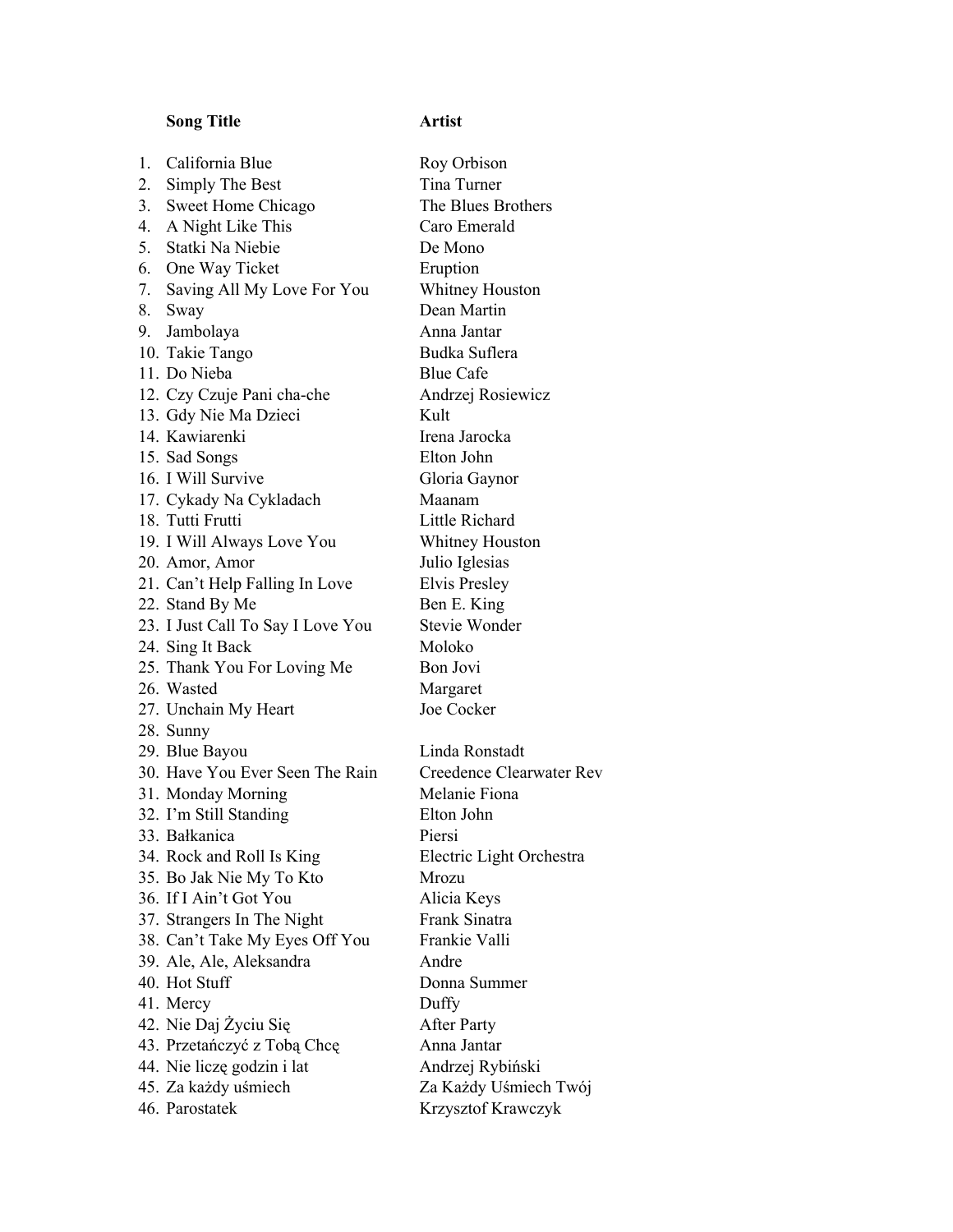47. Burning love Elvis Presley 48. Hopelessly devoted to you Olivia Newton John 49. Całuj mnie Piersi 50. What a Wonderlul World Louis Armstrong 51. Isn't She lovely Stevie Wonder 52. Wake Me Up Avicii 53. Baylando Loona 54. Miłość w Zakopanem Sławomir 55. Prawy do lewego Kayah & Bregović 56. Nie zadzieraj nosa Czerwone Gitary 57. Sugar Maroon 5 58. Sha la la la Vengaboys 59. Alice Smokie 60. Szparka sekretarka Maryla Rodowicz 61. Nie stało się nic Wilki 62. I'm so excited The Pointer Sisters 63. Malcziki Yugoton 64. Daj mi tę noc Bolter 65. Sen o Wiktorii Dżem 66. Fields of gold Sting 67. Serduszko puka Maria Koterbska 68. Walk of life Dire Straits 69. Get Lucky Daft Punk 70. Everybody Needs Somebody Blues Brothers 71. Whisky Dżem 72. It's a heartache Bonnie Tyler 73. Za tobą pójdę jak na bal Krzysztof Krawczyk 74. Dream a little dream Doris Day 75. Przez Twe oczy zielone Akcent 76. Treasure Bruno Mars 77. Smooth operator Sade 78. My way Frank Sinatra 79. O mnie się nie martw Kasia Sobczyk 80. Crazy Patsy Cline 81. Killing me softly Roberta Flack 82. 5-ty bieg Budka Suflera 83. Lasciatemi Cantare Toto Cutugno 84. Mój Przyjacielu Krzysztof Krawczyk 85. Kawałek Do Tańca Poparzeni Kawą Trzy 86. Sex Bomb Tom Jones 87. Cherry cherry Lady Modern Talking 88. Konik Na Biegunach Urszula 89. Skrzydlate Rece Enej 90. Careless Whisper George Michael 91. Girl From Ipanema Frank Sinatra 92. The Autumn Leaves Nat King Cole 93. Ona Tańczy Dla Mnie Weekend 94. Jesteś Szalona Boys